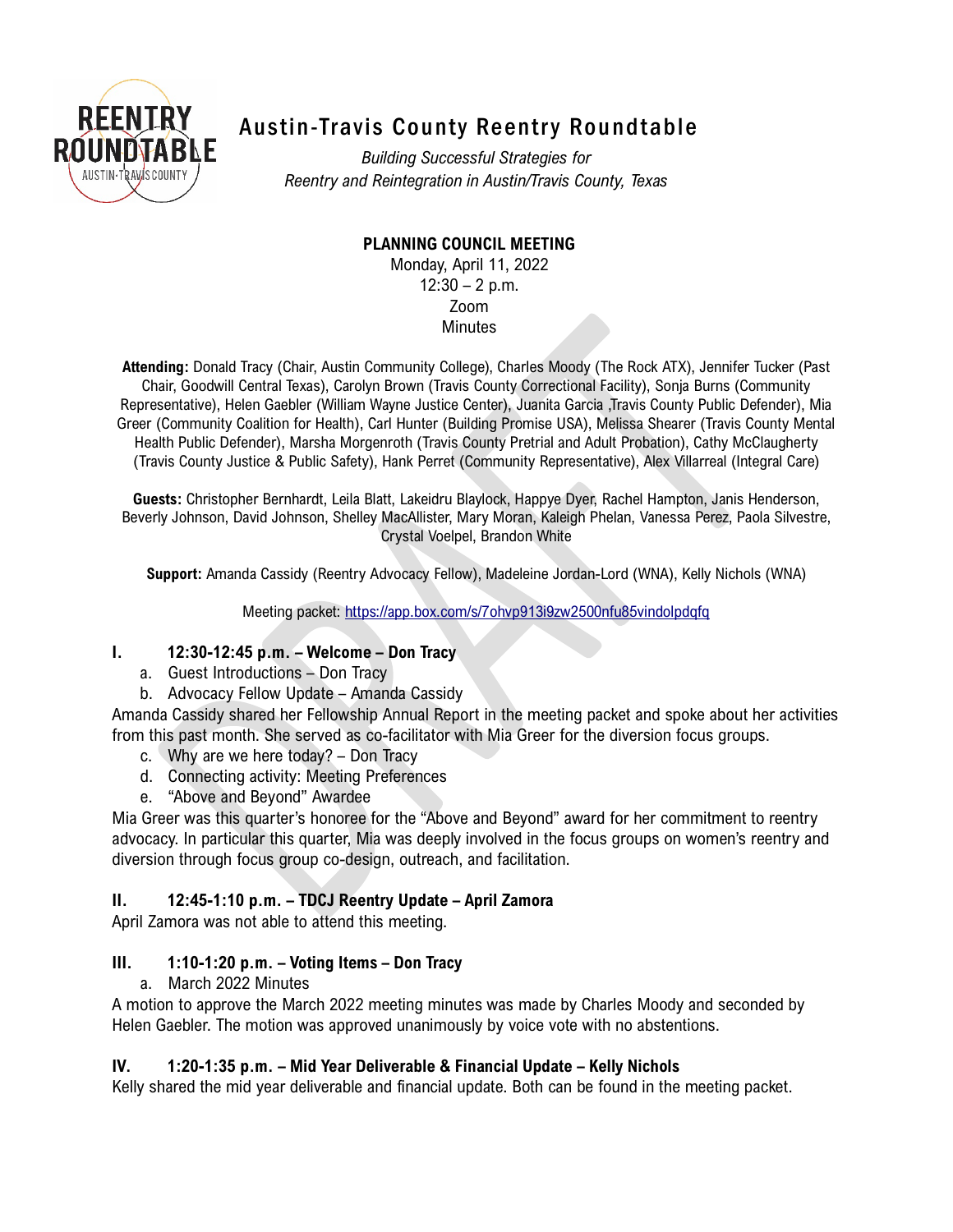#### **V. 1:35-1:50 p.m. – Discuss BPUSA Hub Role – Carl Hunter**

Carl Hunter shared his Building Promise USA Executive Director report. It can be found in the meeting packet. Carl's report detailed the following goals and actions:

- Establish office and staff
- Establish internal protocols and procedures for service delivery
- Facilitate MOU's and data sharing agreements with spoke organizations and other organizations that are collaborating in the pilot project
- Design seamless referral plan in collaboration with spoke organizations and those organizations that make up the reentry continuum of care
- Establish reporting processes for each organization
- Establish research plan with data collection partner
- Identify and apply for grants and/or create strategic relationship that helps to leverage current grant funding

#### **VI. 1:50-2 p.m. – Member Updates and Announcements**

- Reentry Roundtable Faith-based Leaders Convening will be held on April 28th from 8:30 am 11:30 am at The Rock ATX (12224 Jourdan Crossing Blvd Austin, TX 78753). Please share this event page with any faith leaders in your networks: [https://www.reentryroundtable.org/event/faith](https://nam02.safelinks.protection.outlook.com/?url=https%3A%2F%2Freentry-roundtable.mobilize.io%2Flinks%3Flid%3D3ahUuODEYcdtVaNL8YT8mQ%26token%3DXUfeeIQ2hlTrsPg59H-gEw%26url%3Dhttps%253A%252F%252Fwww.reentryroundtable.org%252Fevent%252Ffaith-based-leaders-convening%252F&data=04%7C01%7Cmadeleine%40woollardnichols.com%7Cb37387997d714a1495ff08da1d9ad752%7C86691c9e43744cba92038abb3f834121%7C0%7C0%7C637854848742670305%7CUnknown%7CTWFpbGZsb3d8eyJWIjoiMC4wLjAwMDAiLCJQIjoiV2luMzIiLCJBTiI6Ik1haWwiLCJXVCI6Mn0%3D%7C3000&sdata=pT1ZBu3kd1KJMTMMnwMDMjK0jQBByk82NNk%2BjO0wJdA%3D&reserved=0)[based-leaders-convening/](https://nam02.safelinks.protection.outlook.com/?url=https%3A%2F%2Freentry-roundtable.mobilize.io%2Flinks%3Flid%3D3ahUuODEYcdtVaNL8YT8mQ%26token%3DXUfeeIQ2hlTrsPg59H-gEw%26url%3Dhttps%253A%252F%252Fwww.reentryroundtable.org%252Fevent%252Ffaith-based-leaders-convening%252F&data=04%7C01%7Cmadeleine%40woollardnichols.com%7Cb37387997d714a1495ff08da1d9ad752%7C86691c9e43744cba92038abb3f834121%7C0%7C0%7C637854848742670305%7CUnknown%7CTWFpbGZsb3d8eyJWIjoiMC4wLjAwMDAiLCJQIjoiV2luMzIiLCJBTiI6Ik1haWwiLCJXVCI6Mn0%3D%7C3000&sdata=pT1ZBu3kd1KJMTMMnwMDMjK0jQBByk82NNk%2BjO0wJdA%3D&reserved=0)
- Darwin announced that Grassroots Leadership has moved into a new space and is holding grand opening event on May 21st at 6pm. [Please register here.](https://nam02.safelinks.protection.outlook.com/?url=https%3A%2F%2Freentry-roundtable.mobilize.io%2Flinks%3Flid%3D3ahUuODEYcdtVaNL8YT8mQ%26token%3DXUfeeIQ2hlTrsPg59H-gEw%26url%3Dhttps%253A%252F%252Fnam02.safelinks.protection.outlook.com%252F%253Furl%253Dhttps%25253A%25252F%25252Fclick.everyaction.com%25252Fk%25252F43935873%25252F339383336%25252F-818516589%25253Fcontactdata%25253DubN5b6gtrG4DOK6UZltb5VZoNJgWgdwzK3tQaWAYGgNtwxrrklkI7HywFbilLUL4XrKUgXgD0MP%25252BIYhDAjlkYRhc7yK0ioSuVvu8xPbRWm2PD1ydTg9bYRvO8rBHBSCjNONjuGEWr7%25252FoZJW0IHSHAUKS6vr9W9hBCJjDmWhRgM1RH3Vb6dHi5W93FVCEl%25252Fx%25252B8F3mZtR1st7sBQEHfOY8PVDVzBdFw8R10tk6hUpWzwtxE7cYyNJNSY26o5V%25252BK%25252FIB%252526nvep%25253Dew0KICAiVGVuYW50VXJpIjogIm5ncHZhbjovL3Zhbi9FQS9FQTAwMi8xLzcxOTI2IiwNCiAgIkRpc3RyaWJ1dGlvblVuaXF1ZUlkIjogImViZjIzMjk0LWE0YjctZWMxMS05OTdlLTI4MTg3OGI4M2Q4YSIsDQogICJFbWFpbEFkZHJlc3MiOiAiZGhhbTYyOUBhdHQubmV0Ig0KfQ%2525253D%2525253D%252526hmac%25253Dc4u6cLjwg0SiXmpOLXe_D0HJMFJwuEenEaTv8Cf0cbc%25253D%252526emci%25253D5e7f23a5-49b7-ec11-997e-281878b83d8a%252526emdi%25253Debf23294-a4b7-ec11-997e-281878b83d8a%252526ceid%25253D7635328%2526data%253D04%25257C01%25257Cmadeleine%252540woollardnichols.com%25257C8f10005231314f228e8608da1d03bb47%25257C86691c9e43744cba92038abb3f834121%25257C0%25257C0%25257C637854199563001842%25257CUnknown%25257CTWFpbGZsb3d8eyJWIjoiMC4wLjAwMDAiLCJQIjoiV2luMzIiLCJBTiI6Ik1haWwiLCJXVCI6Mn0%25253D%25257C3000%2526sdata%253DcF2Xg01hDCDEgAVPjHw6Zqzro%25252F5YOigUPfStmvDqqTI%25253D%2526reserved%253D0&data=04%7C01%7Cmadeleine%40woollardnichols.com%7Cb37387997d714a1495ff08da1d9ad752%7C86691c9e43744cba92038abb3f834121%7C0%7C0%7C637854848742670305%7CUnknown%7CTWFpbGZsb3d8eyJWIjoiMC4wLjAwMDAiLCJQIjoiV2luMzIiLCJBTiI6Ik1haWwiLCJXVCI6Mn0%3D%7C3000&sdata=QWKRbfQM4W4XLsrYNcOJb4%2FwDs%2BgaGZInh%2B9O6OM4as%3D&reserved=0)
- Carl Hunter and Paola Silvestre looking for partners in the reentry conference and hiring event. Contact them to connect: [carl.hunterbpusa@gmail.com;](https://nam02.safelinks.protection.outlook.com/?url=https%3A%2F%2Freentry-roundtable.mobilize.io%2Flinks%3Flid%3D3ahUuODEYcdtVaNL8YT8mQ%26token%3DXUfeeIQ2hlTrsPg59H-gEw%26url%3Dhttps%253A%252F%252Fcarl.hunterbpusa%2540gmail.com&data=04%7C01%7Cmadeleine%40woollardnichols.com%7Cb37387997d714a1495ff08da1d9ad752%7C86691c9e43744cba92038abb3f834121%7C0%7C0%7C637854848742670305%7CUnknown%7CTWFpbGZsb3d8eyJWIjoiMC4wLjAwMDAiLCJQIjoiV2luMzIiLCJBTiI6Ik1haWwiLCJXVCI6Mn0%3D%7C3000&sdata=i448%2FsZBo98uFfvggpYWhVZm6C6n32mujiB04tg%2BqCA%3D&reserved=0) [psilvestre@indeed.com](https://nam02.safelinks.protection.outlook.com/?url=https%3A%2F%2Freentry-roundtable.mobilize.io%2Flinks%3Flid%3D3ahUuODEYcdtVaNL8YT8mQ%26token%3DXUfeeIQ2hlTrsPg59H-gEw%26url%3Dhttps%253A%252F%252Fpsilvestre%2540indeed.com&data=04%7C01%7Cmadeleine%40woollardnichols.com%7Cb37387997d714a1495ff08da1d9ad752%7C86691c9e43744cba92038abb3f834121%7C0%7C0%7C637854848742670305%7CUnknown%7CTWFpbGZsb3d8eyJWIjoiMC4wLjAwMDAiLCJQIjoiV2luMzIiLCJBTiI6Ik1haWwiLCJXVCI6Mn0%3D%7C3000&sdata=v0FeQtlH6OnAKs9awTcPBDCOJIJ5rNsS33cx89gBtVI%3D&reserved=0)
- If anyone wants health resources for Justice Involved Individuals, Happye Dyer can send information: [hdyer@chiprogram.com](https://nam02.safelinks.protection.outlook.com/?url=https%3A%2F%2Freentry-roundtable.mobilize.io%2Flinks%3Flid%3D3ahUuODEYcdtVaNL8YT8mQ%26token%3DXUfeeIQ2hlTrsPg59H-gEw%26url%3Dmailto%253Ahdyer%2540chiprogram.com&data=04%7C01%7Cmadeleine%40woollardnichols.com%7Cb37387997d714a1495ff08da1d9ad752%7C86691c9e43744cba92038abb3f834121%7C0%7C0%7C637854848742670305%7CUnknown%7CTWFpbGZsb3d8eyJWIjoiMC4wLjAwMDAiLCJQIjoiV2luMzIiLCJBTiI6Ik1haWwiLCJXVCI6Mn0%3D%7C3000&sdata=OuWiH8587%2FFqo6zC2eGv%2FD7FzNEwbYwePUltjDLRVts%3D&reserved=0)
- Don Tracy shared about reentry organizations he learned about at the lifelong learning festival he attended in Ireland. Connect with Don if you are interested in hearing more: [dtracy@austincc.edu](https://nam02.safelinks.protection.outlook.com/?url=https%3A%2F%2Freentry-roundtable.mobilize.io%2Flinks%3Flid%3D3ahUuODEYcdtVaNL8YT8mQ%26token%3DXUfeeIQ2hlTrsPg59H-gEw%26url%3Dhttps%253A%252F%252Fdtracy%2540austincc.edu&data=04%7C01%7Cmadeleine%40woollardnichols.com%7Cb37387997d714a1495ff08da1d9ad752%7C86691c9e43744cba92038abb3f834121%7C0%7C0%7C637854848742670305%7CUnknown%7CTWFpbGZsb3d8eyJWIjoiMC4wLjAwMDAiLCJQIjoiV2luMzIiLCJBTiI6Ik1haWwiLCJXVCI6Mn0%3D%7C3000&sdata=%2F7izQmcqVSLqcVQq5STTtK%2BnIZxFWEBMVH6BIuoeax4%3D&reserved=0)
- Shelley MacAllister invited everyone she hasn't spoken with about Unite Us to reach out to her: [shelley.macallister@uniteus.com,](https://nam02.safelinks.protection.outlook.com/?url=https%3A%2F%2Freentry-roundtable.mobilize.io%2Flinks%3Flid%3D3ahUuODEYcdtVaNL8YT8mQ%26token%3DXUfeeIQ2hlTrsPg59H-gEw%26url%3Dmailto%253Ashelley.macallister%2540uniteus.com&data=04%7C01%7Cmadeleine%40woollardnichols.com%7Cb37387997d714a1495ff08da1d9ad752%7C86691c9e43744cba92038abb3f834121%7C0%7C0%7C637854848742670305%7CUnknown%7CTWFpbGZsb3d8eyJWIjoiMC4wLjAwMDAiLCJQIjoiV2luMzIiLCJBTiI6Ik1haWwiLCJXVCI6Mn0%3D%7C3000&sdata=V4hrP4WikEq0RKCC%2BO97a5%2F4rFgMOSew%2BQd8tErntXE%3D&reserved=0) 512-826-2867
- Chris Bernhardt shared an upcoming Manufacturing Job Fair April 20th Please share with your networks - [https://www.eventbrite.com/e/manufacturing-showcase-tickets-313514128197](https://nam02.safelinks.protection.outlook.com/?url=https%3A%2F%2Freentry-roundtable.mobilize.io%2Flinks%3Flid%3D3ahUuODEYcdtVaNL8YT8mQ%26token%3DXUfeeIQ2hlTrsPg59H-gEw%26url%3Dhttps%253A%252F%252Fwww.eventbrite.com%252Fe%252Fmanufacturing-showcase-tickets-313514128197&data=04%7C01%7Cmadeleine%40woollardnichols.com%7Cb37387997d714a1495ff08da1d9ad752%7C86691c9e43744cba92038abb3f834121%7C0%7C0%7C637854848742670305%7CUnknown%7CTWFpbGZsb3d8eyJWIjoiMC4wLjAwMDAiLCJQIjoiV2luMzIiLCJBTiI6Ik1haWwiLCJXVCI6Mn0%3D%7C3000&sdata=WqMPZlWunhJHkoCDxonCdkRAV%2B%2FKXlOgF8ex5bivxQg%3D&reserved=0)

## **NEXT MEETING**

Monday, May 9, 2022  $12:30 - 2$  p.m. Zoom

Connecting Activity Responses:

- WHAT DO YOU LIKE ABOUT VIRTUAL ROUNDTABLE MEETINGS?
	- o More people are able to participate virtually
	- o Removes transportation barriers
	- o Ability to schedule back-to-back meetings…no downtime in between
	- $\circ$  Not having to deal with traffic
	- o Ease of access; no parking or traffic concerns
	- o The ease of scheduling
	- o Convenience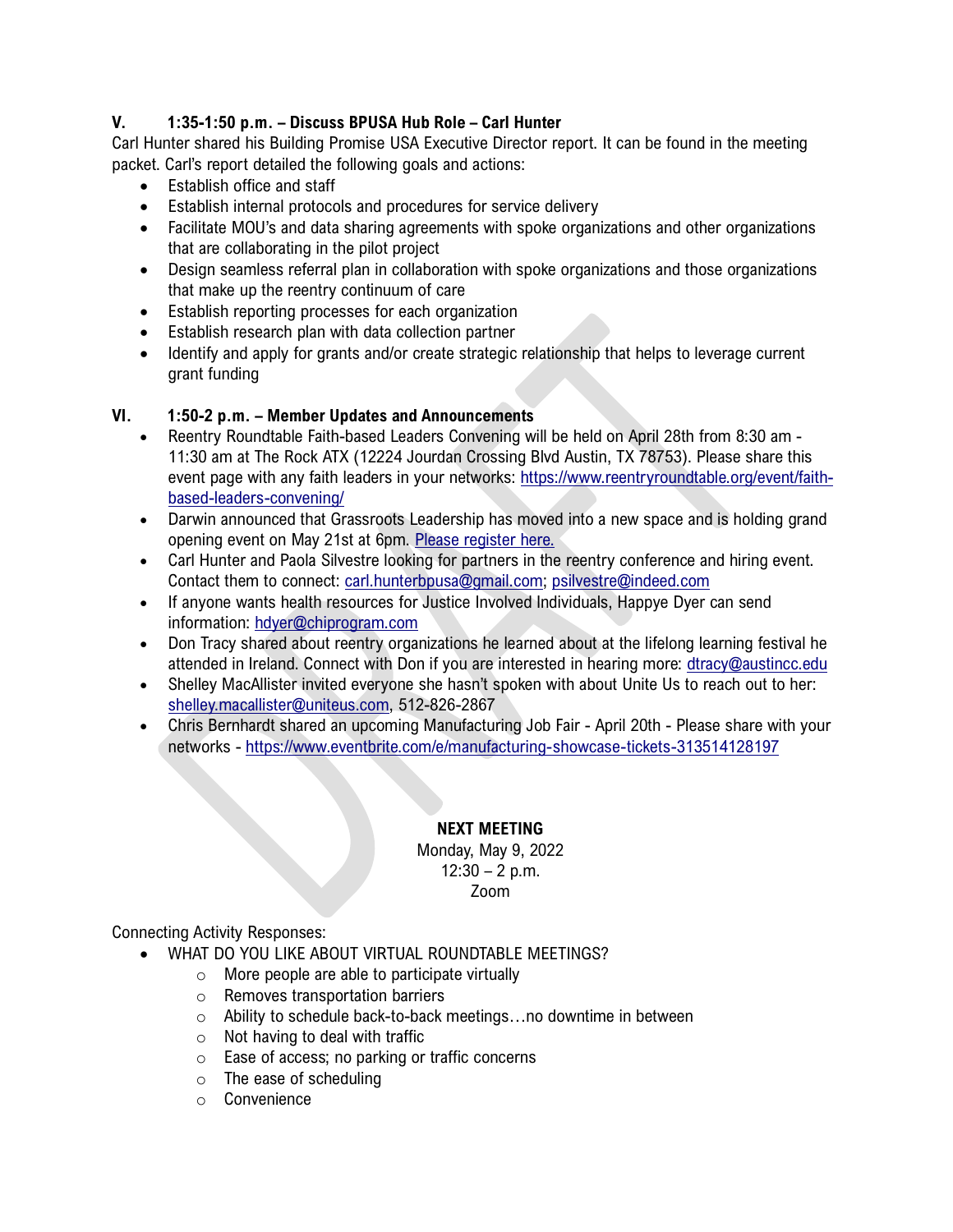- o Easy access
- o Accessible
- o What about a hybrid?
- o Convenient
- o This is my first one. I like to be able to connect, and share resources
- o I can wear t-shirts and sweatpants!
- o Convenience—particularly when back to back meetings
- o Very convenient
- $\circ$  Seeing that I'm in Houston it provides the opportunity for me to connect and be engaged with what's going on in Travis County and it's helpful for my clients that are there
- $\circ$  Opportunity to engage as I'm no longer in ATX
- WHAT DO YOU MISS ABOUT IN-PERSON ROUNDTABLE MEETINGS?
	- o Seeing everyone
	- o The connectability factor
	- o In person meetings create a special connection
	- o Connection
	- o Connection, human interaction
	- o Can't turn off your face
	- $\circ$  Breaking up the monotony of my day with a change of scenery/venue
	- $\circ$  I have never been to an in person meeting unfortunately
	- $\circ$  Easier to make connections in person<br> $\circ$  Different energy/ability to connect with
	- Different energy/ability to connect with people in person.
	- $\circ$  Casual networking/update conversations pre/post mtgs.<br> $\circ$  I have never been in person
	- I have never been in person
	- Connection<br>○ Interactions
	- Interactions with folks
	- $\circ$  Would love a hybrid version. I haven't been to an in-person roundtable meeting yet  $\odot$
	- o was kind of fun to be downtown at least 1x month
	- o Never been in person
- WHAT IN-PERSON ROUNDTABLE ACTIVITIES WOULD YOU LIKE TO PARTICIPATE IN?
	- o I miss the in person connection
	- $\circ$  was just in face to face meetings all last week with folks that have been meeting virtually, and it is a completely different vibe
	- o Brainstorming sessions!
	- o Anything with food!!! Shift and shares
	- o Food & Problem Solving
	- o may be a quarterly coffee or potluck
	- o "food" hahaha
	- Food
	- o Planning/priority setting/problem solving
	- o Definitely food….and coffee
	- o Esp the end of tear potluck mmm
	- o Brainstorm
	- o Agree with brainstorming
	- o brainstorming YES
	- o agree re: casual conversation/brainstorming
- WHAT ROUNDTABLE ACTIVITIES WOULD YOU LIKE TO KEEP VIRTUAL?
	- o I prefer the meetings virtually, connection in person